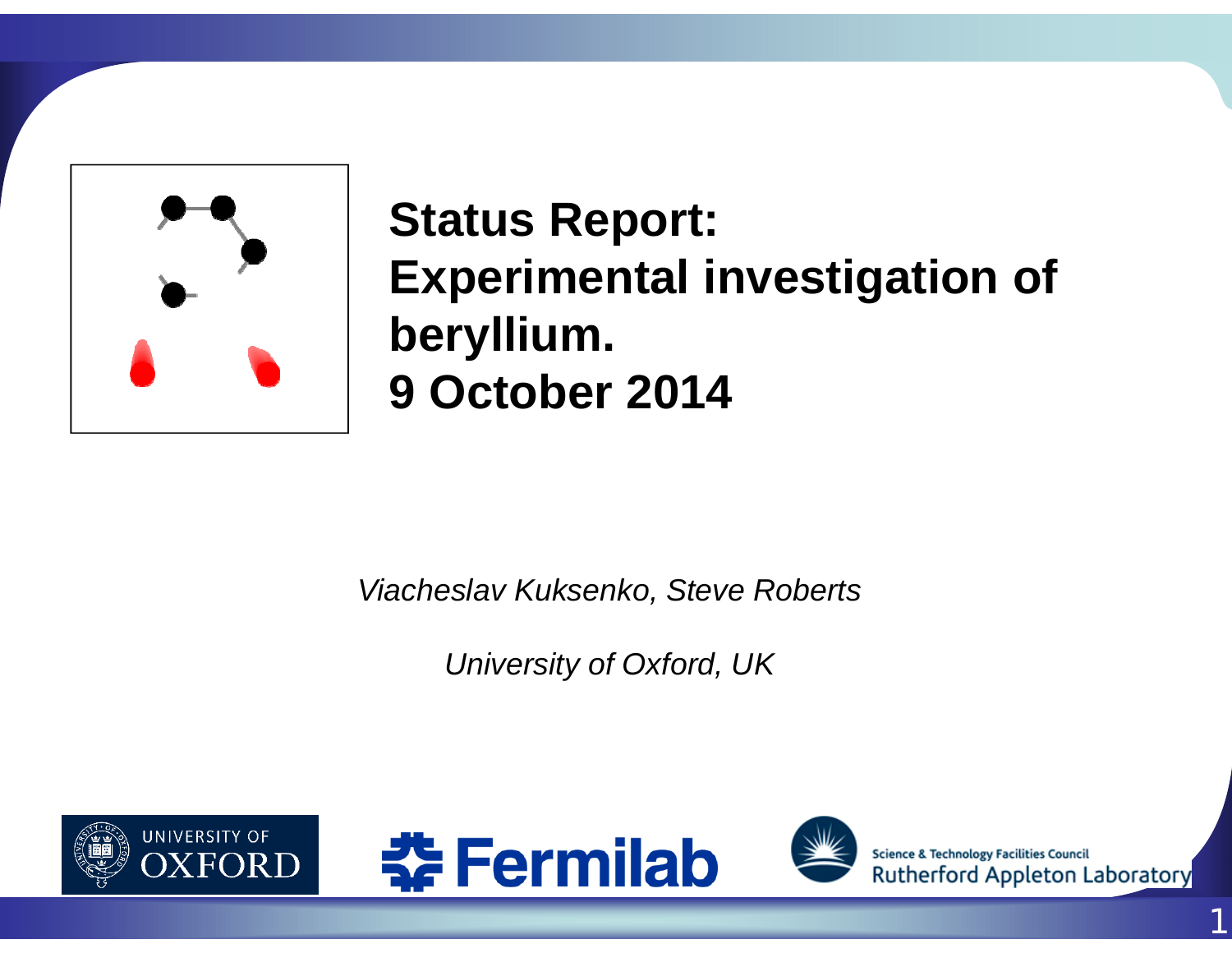## **Experiments:**

## **Investigation of the as-received Be**

## **Investigation of the existing proton Be windows**

"real" GeV proton irradiation;

 irradiated volume is big enough for microstructural investigations and micromechanical tests

## **Simulation with ion irradiation experiments**

- flexibility of irradiation conditions
- observations of the evolution of the microstructure;
- reasonable correspondence of He/dpa ratio.

## **Low energy in-situ irradiation:**

easy variation of irradiation parameters;

## **High-energy irradiation + PIE**

- microstructural and micromechanical tests data will be available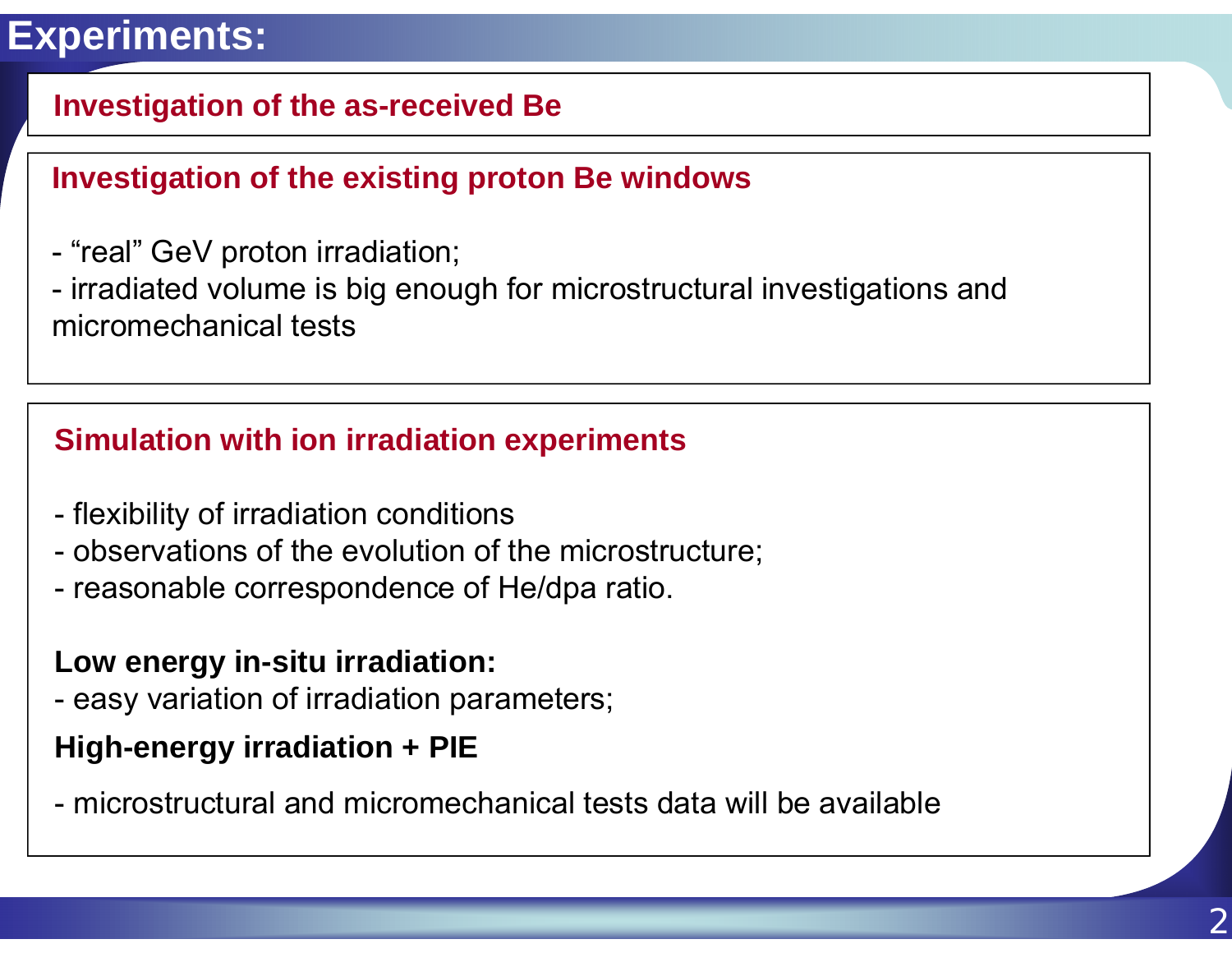#### Characterisation of as-received Be

#### PF-60/VHP





0

 10 20 30 Grain size (diameter), µm

3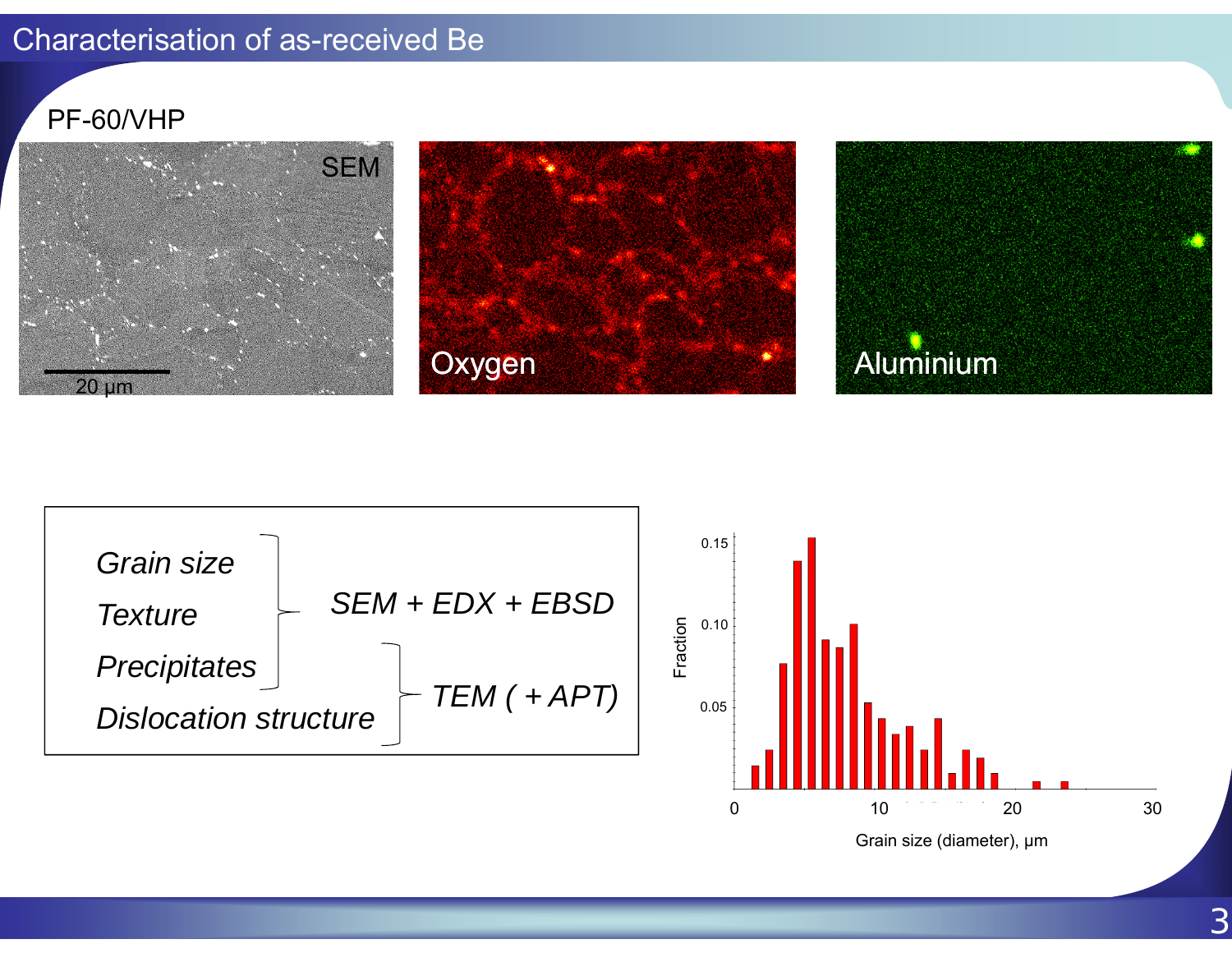## **Samples preparation**

- •Mechanical polishing lab is organised.
- •Polishing procedure up to "EBSD quality" is developed.
- •PF60 – 4 samples are polished.
- •S200F – 4 samples are polished.

## **EDX and EBSD**

- • PF60 – experiment are made. Quantification of the obtained results should be finished.
- • S200F – will be characterised after the surface contamination test result.

## **TEM and APT** – FIB at CCFE should be used.

- •FIB trainings are finished. "Driving test" is next week.
- • Be sample will be transferred to CCFE next week for the contamination test.
- Plan to start FIB of Be in late October beginning of November

## **Nanoindentation**

will be made after the nano-indenter repairing



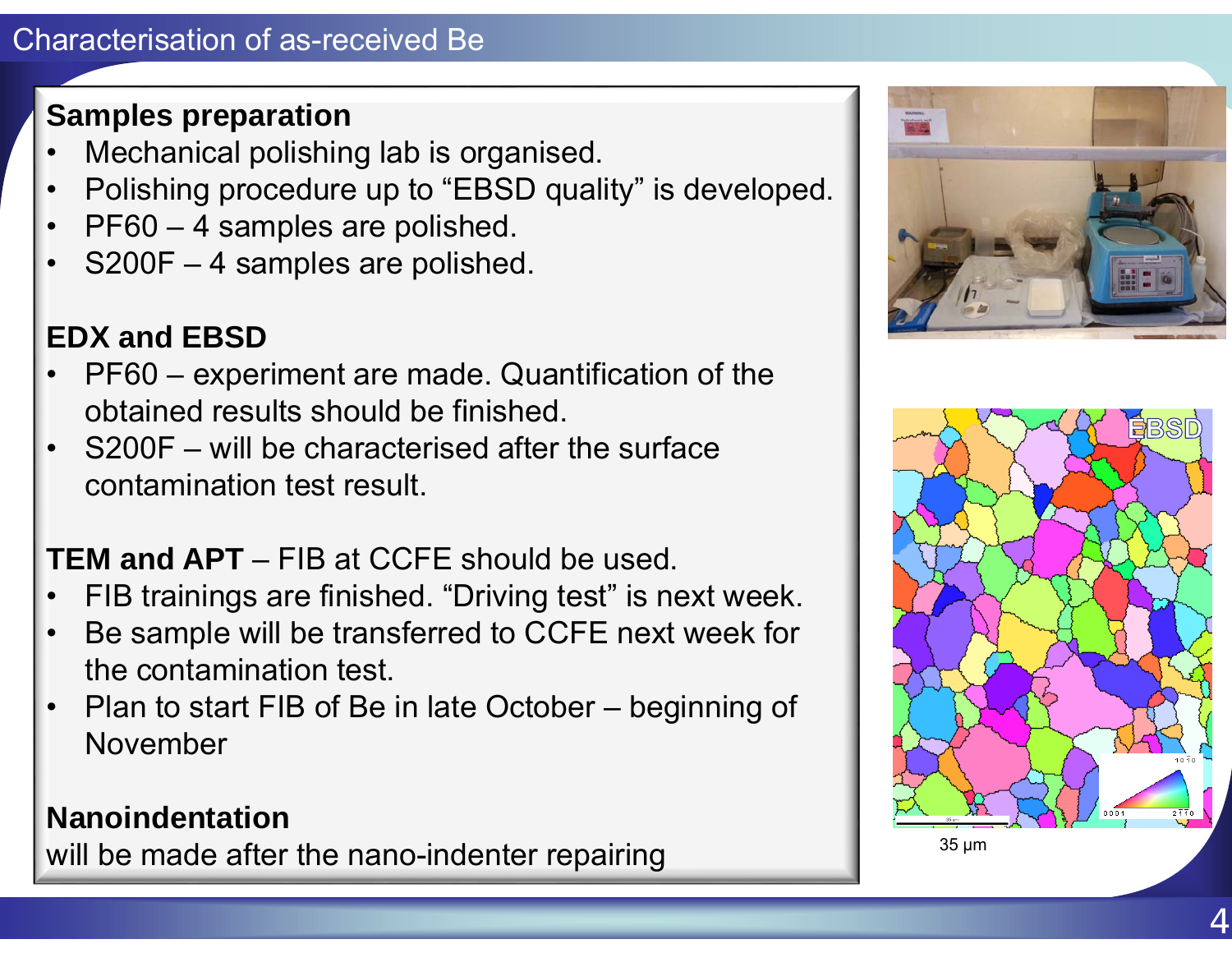**300 kW NuMI beam window**  (MARS calculations of Brian Hartsell, Fermilab) • 120GeV proton beam  $\bullet$  about 3×10 $^{13}$  protons per pulse, 0.5 Hz  $\bullet$  1.57×10<sup>21</sup> protons during its lifetime • 1.1mm beam sigmas, X and Y  $\cdot$ T  $\approx$  70°C



## **300 kW NuMI beam window**

The window can be accepted by the University. Will be shipped from Fermilab soon

- 1) to determine the exposed area by the dosimetry film.
- 2) SEM + EDX characterisation.
- 3) nano-indentation (nano-indenter doesn't work now).

Then – transfer to CCFE for FIB samples preparation.

*This year*